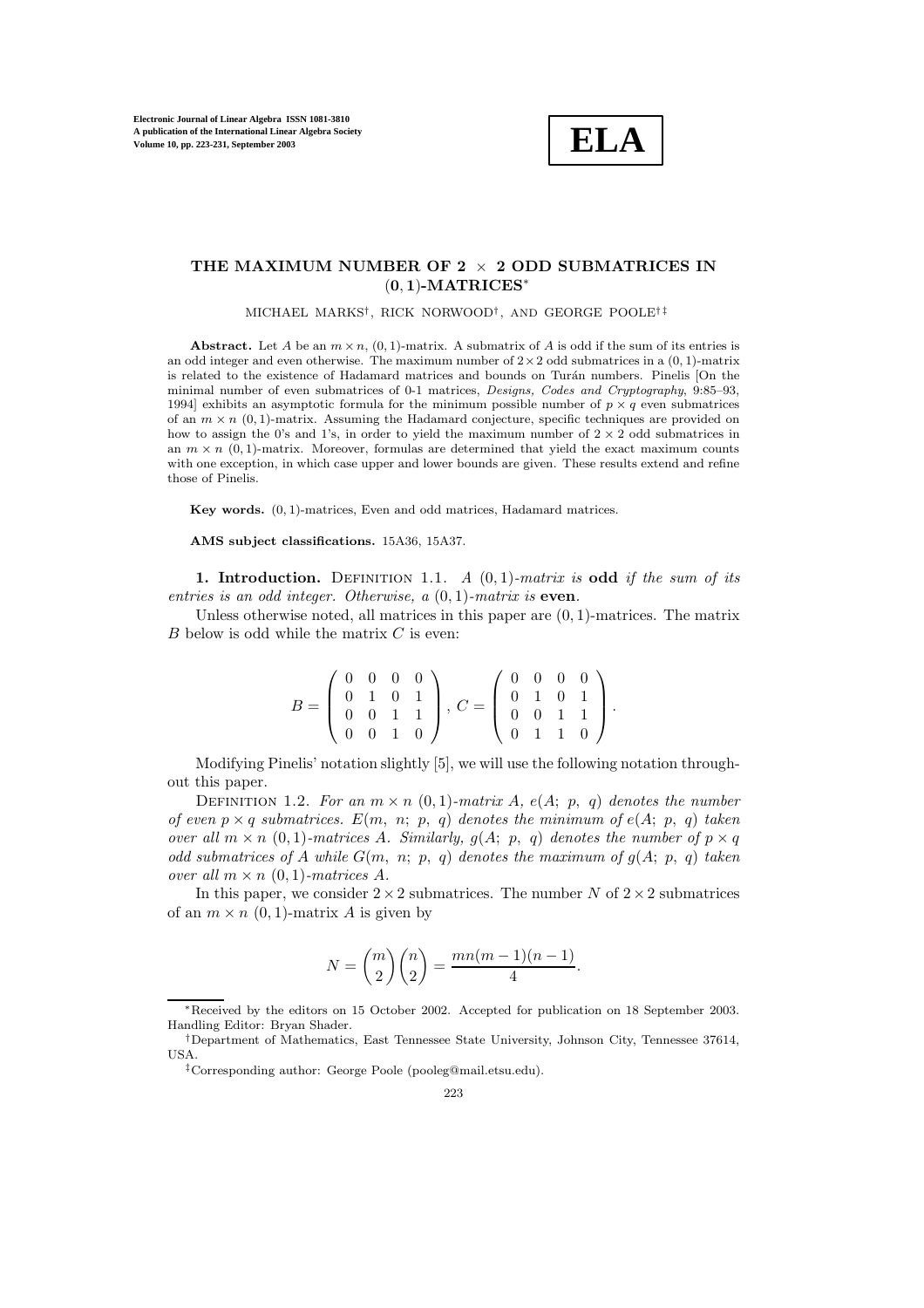

Thus  $G(m, n; 2, 2) = N - E(m, n; 2, 2)$ . In this paper, rather than determine  $E(m, n; 2, 2)$ , we determine  $G(m, n; 2, 2)$  directly as a function of m and n.

Let  $G = G(n, n; 2, 2)$ . Assume that an  $4k \times 4k$  Hadamard matrix exists and that  $n > 2$ . Column A gives Pinelis' bounds on G [5], column B gives the corresponding results in this paper. If  $m \neq n$  we give exact values for  $G(m, n; 2, 2)$ .

| 4k | $G \leq 32k^4 - 8k^3$                                                                 | $G = 32k^4 - 8k^3$                   |
|----|---------------------------------------------------------------------------------------|--------------------------------------|
|    | $4k+1$ $G \leq 32k^4 + 24k^3 + 4k^2$                                                  | $32k^4 + 24k^3 + 6k - 2 \leq G \leq$ |
|    |                                                                                       | $32k^4 + 24k^3 + 4k^2$               |
|    | $4k-1$ $G \leq 32k^4 - 40k^3 + 16k^2 - 2k$                                            | $G = 32k^4 - 40k^3 + 16k^2 - 2k$     |
|    | $4k-2$ $G \leq 32k^4 - 72k^3 + 60k^2 - 22k + 3$ $G = 32k^4 - 72k^3 + 56k^2 - 16k + 1$ |                                      |
|    |                                                                                       |                                      |

The quantities  $E(m, n; 2, 2)$  and  $G(m, n; 2, 2)$  are closely associated with two well-known problems, the problem of finding Turán numbers and the problem of constructing Hadamard matrices.

DEFINITION 1.3. The **Turán number**  $T(n, l, k)$  is the smallest possible number of k-subsets of an n-set such that every l-subset contains one of the chosen k-sets  $[1]$ . It is known [1] that

$$
T(2n, 5, 4) \le 2\binom{n}{4} + E(n, n; 2, 2) = 2\binom{n}{4} + N - G(n, n; 2, 2).
$$

The size of  $G(m, n; 2, 2)$  is a function of how the 0's and 1's in the matrix A can be positioned so as to balance the number of times a pair of rows of A agree or match in a column (both 0 or both 1) with the number of times they *disagree* or mismatch in a column (one 0 and one 1). The current theory[6] of Hadamard matrices helps to answer questions about the size of  $G(m, n; 2, 2)$ . The relationship between Hadamard matrices and the size of  $G(m, n; 2, 2)$  is presented in Section 4.

In Section 2 we present our approach to determining the value of  $G(m, n; 2, 2)$ . In Section 3, we review the Hadamard problem and its relationship to  $G(m, n; 2, 2)$ . Section 4 contains the formulas for computing  $G(m, n; 2, 2)$ . In Section 5 we discuss the asymptotic behavior of  $G(m, n; 2, 2)$ .

**2.** The Essence of the Problem. Consider the  $m \times n$  matrix A containing all 1's. Each  $2 \times 2$  submatrix of this matrix is even. This is an extreme case.

With N denoting the total number of  $2 \times 2$  submatrices of A as in the previous section, we have

$$
0\leq G(m, n; 2, 2)\leq N.
$$

If both  $m$  and  $n$  are at least two, and either  $m$  or  $n$  is three or greater, then an  $m \times n$  matrix must have at least one even submatrix. To see this, consider two  $2 \times 2$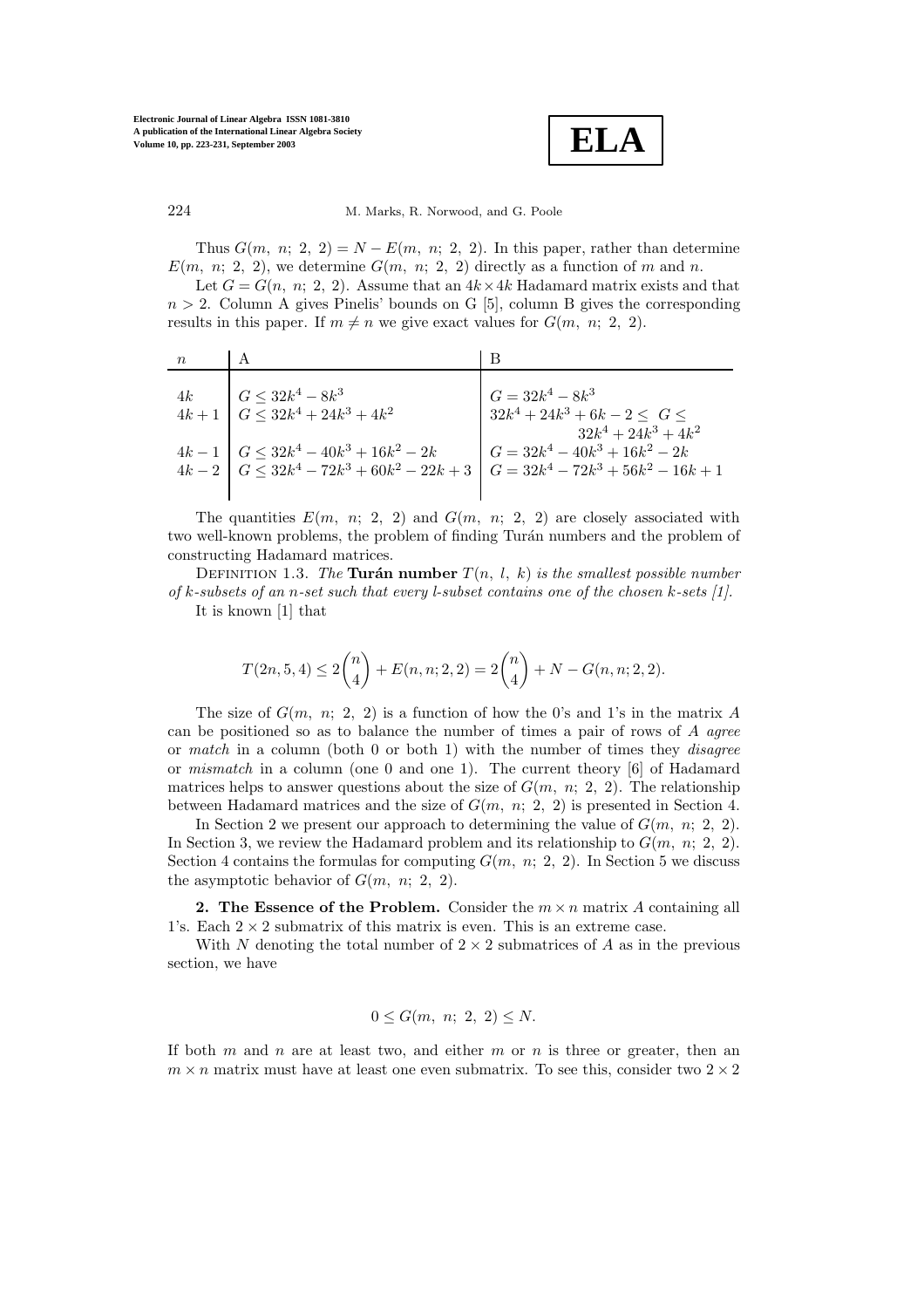$$
\boxed{\text{ELA}}
$$

Two by Two Odd Submatrices 225

submatrices that share a column (or a row). If both are odd, then the  $2 \times 2$  submatrix consisting of the columns (or rows) not shared is clearly even. Thus  $G(m, n; 2, 2)$ N only in the case  $m = n = 2$ . In that case either one of the following  $2 \times 2$  matrices yields the largest number of  $2 \times 2$  odd submatrices, namely one. That is, for A and B below,  $q(A; 2, 2) = q(B; 2, 2) = 1$ .

$$
A=\left(\begin{array}{cc} 0 & 0 \\ 0 & 1 \end{array}\right),\ B=\left(\begin{array}{cc} 1 & 1 \\ 1 & 0 \end{array}\right)
$$

Consider the order 3 matrices given below in which  $g(A; 2, 2) = 4$ ,  $e(A; 2, 2) =$ 5,  $g(B; 2, 2) = 6$ ,  $e(B; 2, 2) = 3$ . It turns out, by equation (2.4) below, that  $G(3, 3; 2, 2) = 6.$ 

$$
A = \left(\begin{array}{rrr} 1 & 1 & 0 \\ 0 & 0 & 1 \\ 1 & 0 & 1 \end{array}\right), B = \left(\begin{array}{rrr} 0 & 0 & 0 \\ 0 & 1 & 1 \\ 0 & 1 & 0 \end{array}\right)
$$

DEFINITION 2.1. Let s and t be rows of an  $m \times n$  matrix A. Then  $S(s, t)$  denotes the number of columns where s and t agree (both zero or both one) and **D**(**s**, **t**) denotes the number of columns where s and t disagree (one zero and the other one).

Then the number of  $2 \times 2$  odd submatrices in rows s and t is given by

$$
(2.1) \tS(s,t) \cdot D(s,t).
$$

This quantity is maximized when  $S(s, t)$  and  $D(s, t)$  can be made the same, or as nearly the same as possible given that they are integer values. Since  $S(s, t) + D(s, t) =$  $n$ , this means the quantity in  $(2.1)$  above is maximum when  $n$  is even and each factor has the value  $\frac{n}{2}$ , or when *n* is odd and the two factors are  $\frac{n+1}{2}$  and  $\frac{n-1}{2}$ . In other words, given an  $m \times n$  matrix A, if  $n = 2k$  the number of odd submatrices is maximized if the 0's and 1's can be assigned so every pair of rows of  $A$  agree and disagree in exactly  $\frac{n}{2}$  positions, while if  $n = 2k + 1$ , the best we can hope for is that every pair of rows of A agree in  $\lfloor \frac{n}{2} \rfloor$  positions and disagree in  $\lceil \frac{n}{2} \rceil$  positions, or vice versa. Therefore,

(2.2) 
$$
G(m, n; 2, 2) \leq {m \choose 2} \left\lfloor \frac{n}{2} \right\rfloor \left\lceil \frac{n}{2} \right\rceil
$$

with equality if and only if there exists an  $m \times n$  (0, 1)-matrix in which every pair of rows s and t maximize  $S(s,t) \cdot D(s,t)$ .

EXAMPLE 2.2. In the matrix  $C$  below, the 0's and 1's are assigned so as to yield the maximum number of  $2 \times 2$  odd submatrices. Note that each pair, of the six possible pairs of rows, agree (and disagree) in exactly2 column positions.

$$
C = \left(\begin{array}{rrr} 0 & 0 & 0 & 0 \\ 0 & 1 & 0 & 1 \\ 0 & 0 & 1 & 1 \\ 0 & 1 & 1 & 0 \end{array}\right)
$$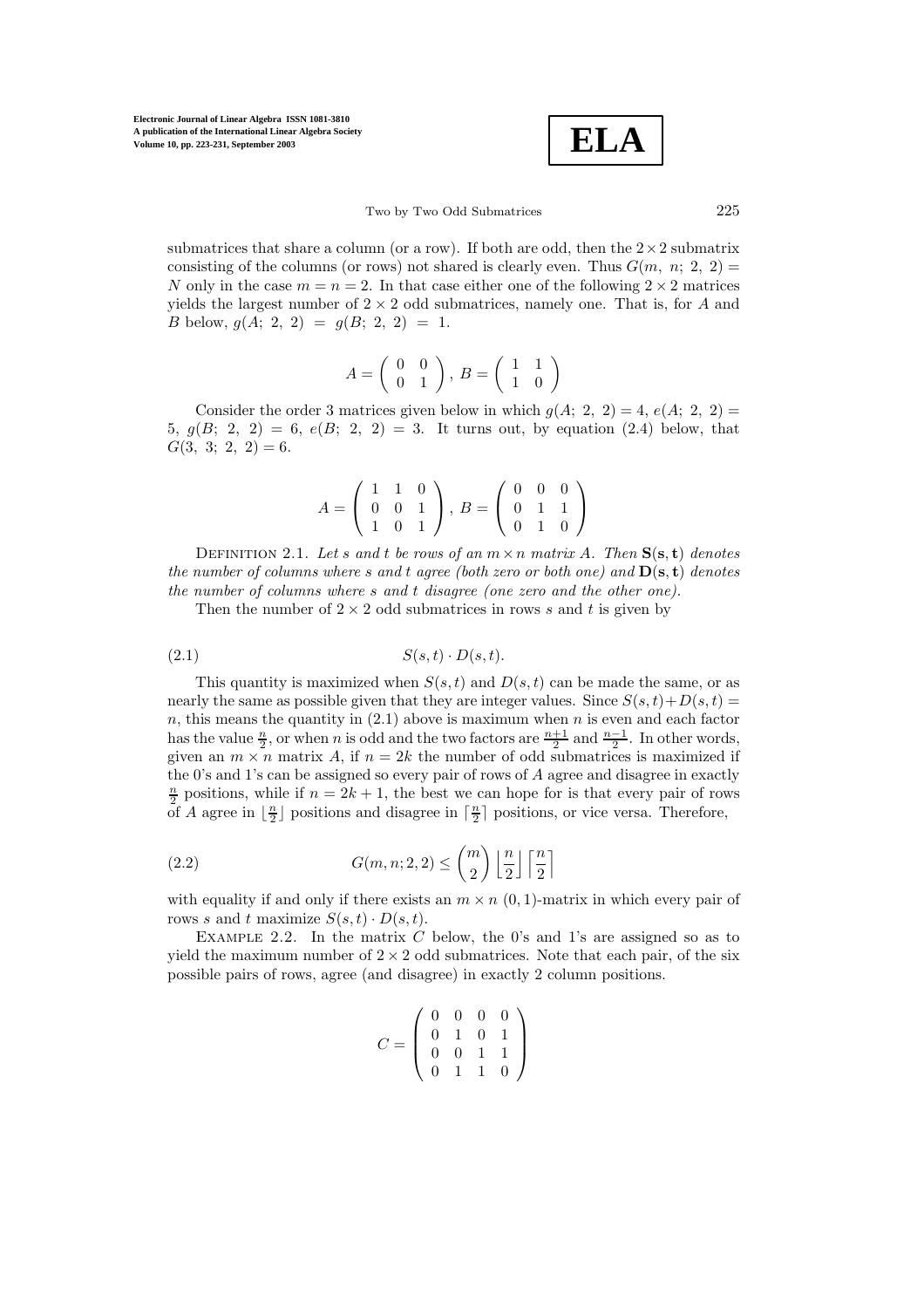

Hence, from  $(2.2)$ ,  $G(4, 4; 2, 2) = 24$ .

DEFINITION 2.3. Suppose s and t denote two rows of an  $m \times n$  (0, 1)-matrix. The pair  $(s, t)$  is **perfect** if  $|S(s,t) - D(s,t)| = 0$  or, equivalently,  $S(s,t) = D(s,t) = \frac{n}{2}$ . The pair  $(s, t)$  is **near-perfect** if  $|S(s, t) - D(s, t)| = 1$ . A  $(0, 1)$ -matrix is **perfect** if each pair of its rows is perfect. A (0,1)-matrix is **near-perfect** if each pair of its rows is near-perfect.

Note, an  $m \times n$  (0, 1)-matrix for which n is odd cannot be perfect. If n is even, the matrix mayor not be perfect, but it certainlycannot be near-perfect. Clearlyif a  $(0, 1)$ -matrix of order  $m \times n$  is perfect, then we have equality in  $(2.2)$ .

When can the 0's and 1's of a  $(0, 1)$ -matrix be assigned so that it is perfect? Or, if the 0's and 1's cannot be assigned so that it is perfect, how close to perfect can we get? This will lead us to the subject of Hadamard matrices. However, first we will consider some basic facts about  $(0, 1)$ -matrices and the count of their  $2 \times 2$  odd submatrices.

THEOREM 2.4. Suppose A is a  $(0, 1)$ -matrix and B is a matrix obtained from A by any one, or any combination of the following operations:

**a)** Exchange any pair of rows or any pair of columns.

**b)** In any row or column, replace the 0's by 1's and the 1's by 0's.

**c)** Take the transpose.

Then  $g(A; 2, 2) = g(B; 2, 2)$ .

*Proof.* The indicated operations do not change the parity of any  $2 \times 2$  (0, 1)submatrix.  $\square$ 

DEFINITION 2.5.  $A(0,1)$ -matrix A is **normalized** if its first row and first column contain only zeroes.

THEOREM 2.6. If A is any  $m \times n$  (0, 1)-matrix, then there exists a normalized  $m \times n$  (0, 1)-matrix B, such that  $g(A; 2, 2) = g(B; 2, 2)$ .

*Proof.* Apply Theorem 2.4.  $\square$ 

THEOREM 2.7. Suppose A is an  $m \times n$  (0,1)-matrix. If A is perfect or nearperfect, then  $g(A; 2, 2)$  is maximum.

*Proof.* If A is perfect or near-perfect, then equality holds in (2.2) and  $g(A; 2, 2) =$  $G(m, n; 2, 2)$ . If  $n = 2t$ , then

(2.3) 
$$
G(m, 2t; 2, 2) = \frac{m(m-1)}{8} \cdot n^2 = \frac{m(m-1)}{2} \cdot t^2.
$$

On the other hand, if  $n = 2t + 1$ , then

$$
(2.4) \quad G(m, 2t+1; 2, 2) = {m \choose 2} \cdot \frac{n^2-1}{4} = \frac{m(m-1)}{2} \cdot t(t+1). \qquad \Box
$$

THEOREM 2.8. Suppose A is an  $m \times n$  (0, 1)-matrix. If A contains three or more rows which are pairwise perfect, then n is divisible by 4.

Proof. (We adapt the standard argument for showing that the order of any Hadamard matrix of order greater than 2 is a multiple of 4.)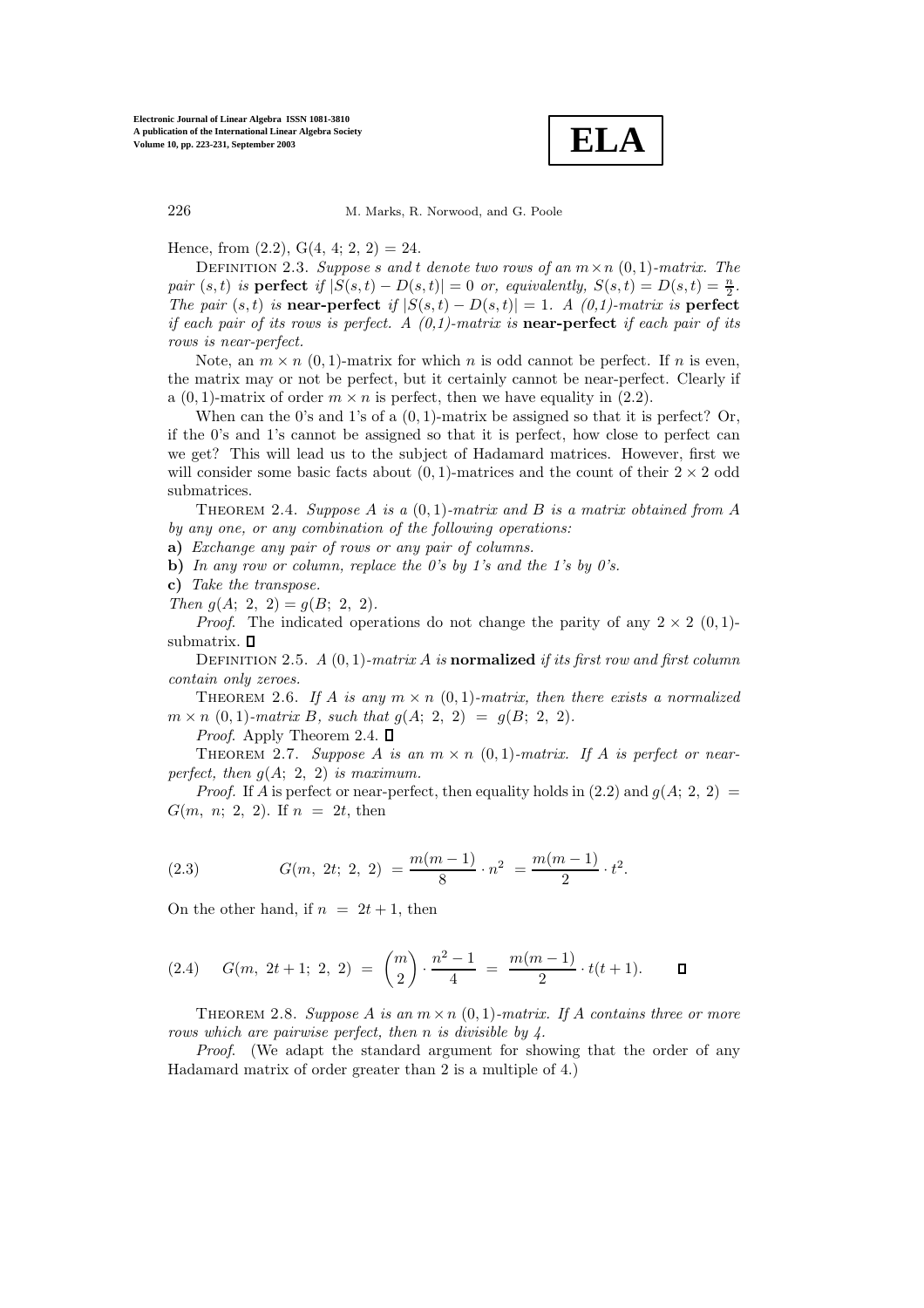**Electronic Journal of Linear Algebra ISSN 1081-3810 A publication of the International Linear Algebra Society Volume 10, pp. 223-231, September 2003**

**ELA**

Two by Two Odd Submatrices 227

By Theorem 2.6, we may assume A is normalized. Because two rows of A are pairwise perfect, n is even, say  $n = 2t$ . Moreover, we may assume the first three rows are pairwise perfect. Since the first row is all zeroes, rows two and three must be half zeroes and half ones. Since we can rearrange columns, we mayas well assume that the second row has zeroes in the first half and ones in the second half. Since the third row has an equal number of zeroes and ones, the number of zeroes in its first half must equal the number of ones in its second half. Call this number  $w$ . There are therefore  $2w$  positions where rows two and three agree, and so necessarily  $2w$  positions where they disagree. Therefore  $n = 4w$ .  $\Box$ 

In summary, the question of determining  $G(m, n; 2, 2)$  becomes one of assessing how 0's and 1's may be assigned in a matrix of order  $m \times n$  in such a way so as to simultaneously maximize the number  $S(s,t) \cdot D(s,t)$  for all pairs of rows. We now turn to Hadamard matrices to find an answer to that question in the case  $n = 4w$ .

**3. Hadamard Matrices.** The historyand research about Hadamard matrices is rich (see [3], [4], [6], [7]). Here we present only the basic information on Hadamard matrices needed in order to determine  $G(m, n; 2, 2)$ . While Hadamard was not the first person to consider such matrices, the use of his name to describe them is universal. In 1893, Hadamard [3] shows that if  $A = (a_{ij})$  is a square matrix of order *n* that satisfies  $|a_{ij}| \leq 1$  for all *i* and *j*, then  $|det(A)| \leq n^{\frac{n}{2}}$ . Furthermore, Hadamard shows that equality is achieved only when  $A$  is a special type of matrix now known as a Hadamard matrix.

Definition 3.1. A square (1, <sup>−</sup>1)-matrix of order <sup>n</sup> is called a **Hadamard matrix** if the rows (hence, columns) are pairwise orthogonal.

DEFINITION 3.2. Suppose A is a square  $(0, 1)$ -matrix and B is a square  $(1, -1)$ matrix. Let  $J(B)$  denote the  $(0, 1)$ -matrix obtained from B by replacing the 1's by 0's and  $-1$ 's by 1's. Let  $K(A)$  be the  $(1, -1)$ -matrix obtained from A by replacing the 0's by 1's and the 1's by  $-1's$ .

THEOREM 3.3. Suppose H is a  $(1,-1)$ -matrix of order n. The following are equivalent:

**a)** H is a Hadamard matrix.

**b**)  $HH^T = nI_n$ .

**c**)  $J(H)$  is perfect.

*Proof.* The proof is straightforward.  $\square$ 

COROLLARY 3.4.  $J(B)$  is perfect if and only if B is Hadamard.  $K(A)$  is Hadamard if and only if A is perfect.

DEFINITION 3.5. We call a  $(1, -1)$ -matrix H **perfect** if  $J(H)$  is perfect and **normalized** if J(H) is normalized. Thus a Hadamard matrix is normalized if and only if its first row and column contain only 1's.

By Corollary 3.4, the existence of perfect  $(0, 1)$ -matrices is equivalent to the existence of Hadamard matrices.

**The Hadamard Conjecture:** [3] If  $n = 1, 2$  or if  $n = 4k$ , then a Hadamard matrix of order *n* exists. The converse is known to be true  $[4]$  and also follows easily from Theorems 2.8 and 3.3.

There are only five values of  $4k < 1000$  for which Hadamard matrices are not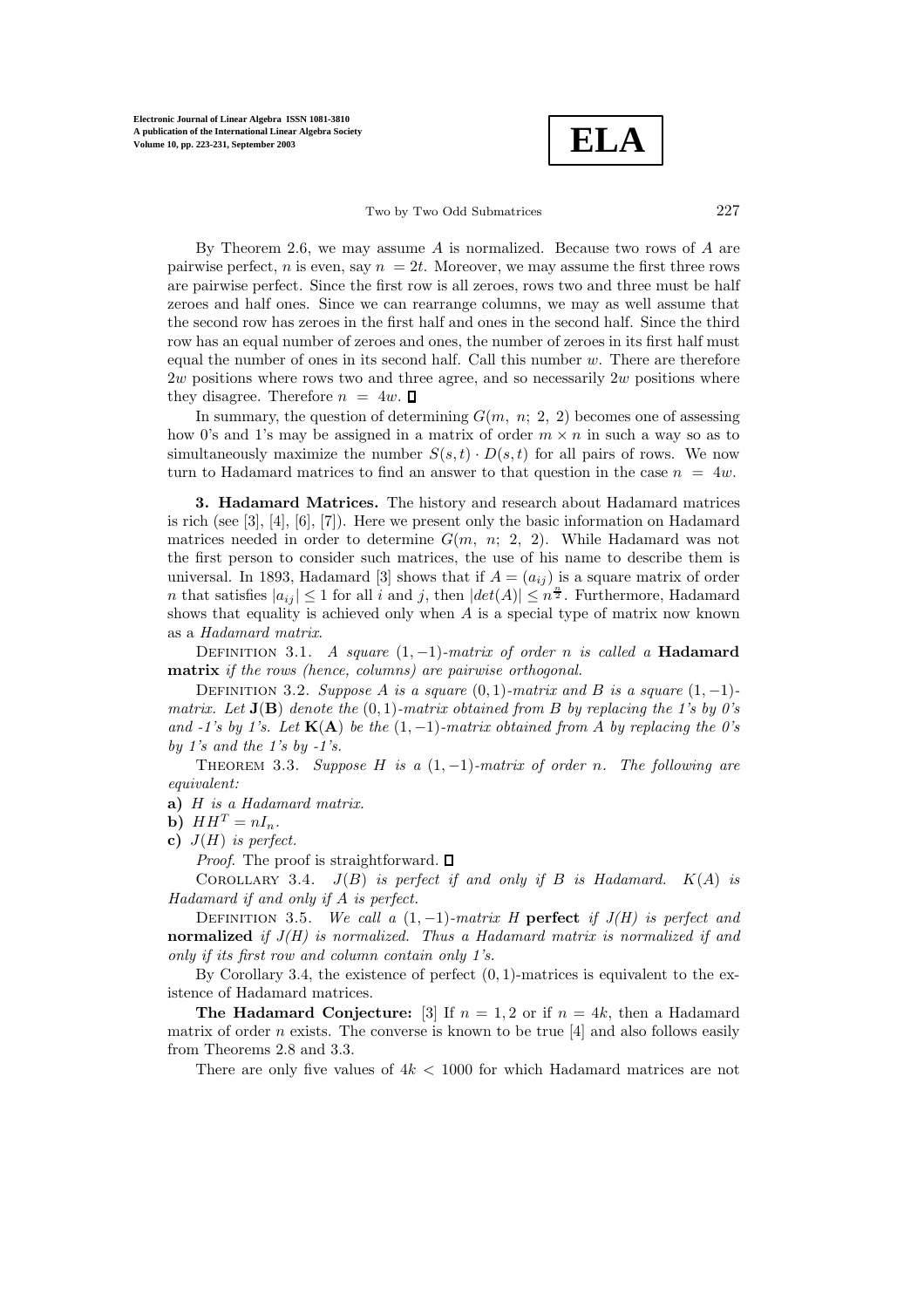

known [4], and as k grows larger the number of distinct Hadamard matrices of order 4k seems to increase rapidly. In this paper, we use the assumption that Hadamard matrices of order 4k exist to determine the values of  $G(m, n; 2, 2)$  for all possible  $m, n$ , except when  $m = n = 4k + 1$ . In this last case we obtain upper and lower bounds.

## **4. Formulas for G**(**m**, **n**; **2**, **2**)**. Our results in this section depend on the Hadamard conjecture.**

Since  $G(m, n; 2, 2) = G(n, m; 2, 2)$ , we may assume that in all of the matrices considered in this section the number of rows is less than or equal to the number of columns. As we have already observed,  $G(2, n; 2, 2) = \lfloor \frac{n}{2} \rfloor \lceil \frac{n}{2} \rceil$ . To establish formulas for all  $m, n > 2$ , we consider the four cases  $n = 4k$ ,  $4k - 1$ ,  $4k - 2$ , and  $4k + 1$ . In each proof given below, we assume  $A = J(H_{4k})$  is a perfect normalized square  $(0, 1)$ -matrix of order 4k.

THEOREM 4.1. If a Hadamard matrix of order 4k exists, then for any  $m \leq 4k$ ,

(4.1) 
$$
G(m, 4k; 2, 2) = 2m(m-1)k^2.
$$

*Proof.* Suppose A is a perfect normalized  $(0, 1)$ -matrix of order 4k. Deleting all but m rows of A yields a perfect  $m \times n$  matrix. Therefore, from (2.3),  $G(m, 4k; 2, 2) = 2m(m-1)k^2$ .

THEOREM 4.2. If a Hadamard matrix of order 4k exists, then for any  $m \leq 4k-1$ ,

(4.2) 
$$
G(m, 4k-1; 2, 2) = m(m-1)k(2k-1).
$$

*Proof.* Suppose A is a perfect normalized  $(0, 1)$ -matrix of order 4k. Delete the first row and first column of A to obtain the square matrix W of order  $4k-1$ . The matrix W is near-perfect. If we delete any number of rows from  $W$  we get another near-perfect matrix. Therefore, from (2.4), for any  $m \leq 4k - 1$ ,  $G(m, 4k - 1; 2, 2) = m(m 1)k(2k-1)$ . □

(The case where  $m = n = 4k - 1$  is covered in [1].)

THEOREM 4.3. If a Hadamard matrix of order  $4k$  exists, then for any m such that  $2 < m \leq 4k - 2$ ,

$$
(4.3) \ \ G(m, \ 4k-2; \ 2, \ 2) = \left(\frac{m^2}{4}\right)(2k-1)^2 + 2\left(\frac{m}{2}\right)(2k)(2k-2), \qquad (m \ even)
$$

$$
(4.4) G(m, 4k-2; 2, 2) = \left(\frac{m^2-1}{4}\right)(2k-1)^2 + \frac{(m-1)^2}{2}(k)(2k-2). \quad (m \text{ odd})
$$

*Proof.* Let C be a  $(0, 1)$ -matrix of dimension  $m \times (4k - 2)$ , with  $m > 2$ . By Theorem 2.8, the graph whose vertices are the rows of  $C$ , and whose edges join pairs of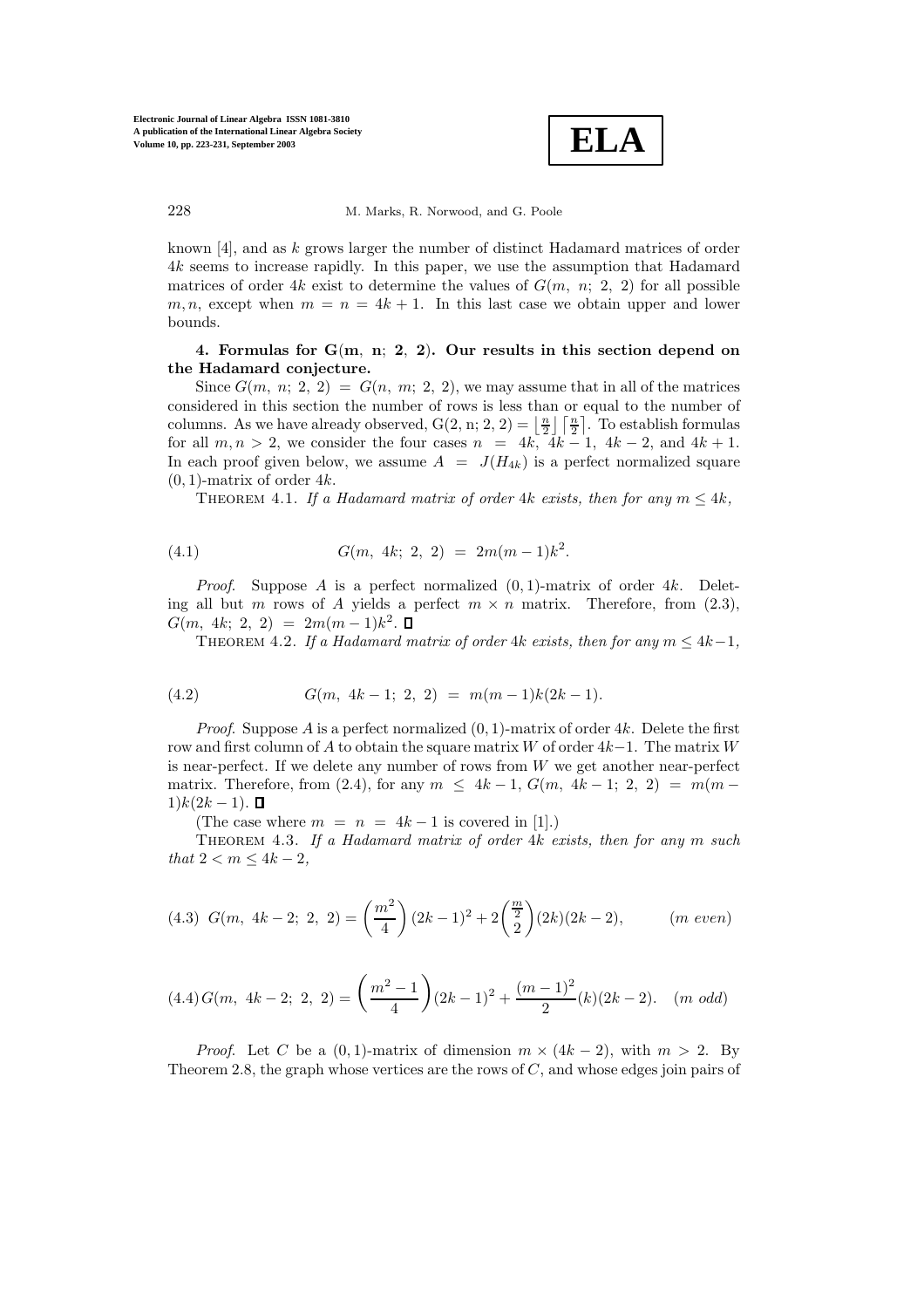**ELA**

### Two by Two Odd Submatrices 229

perfect rows, is a triangle-free graph on m vertices. Hence, by Turán's Theorem [2],  $C$ has at most  $\lfloor \frac{m}{2} \rfloor \lceil \frac{m}{2} \rceil$  pairs of perfect rows. Thus the number of  $2 \times 2$  odd submatrices of C is at most  $\left(\frac{m^2}{4}\right)(2k-1)^2 + 2\binom{m/2}{2}(2k)(2k-2)$  if m is even, and at most  $\left(\frac{m^2-1}{4}\right)(2k-1)^2+\frac{(m-1)^2}{2}(k)(2k-2)$  if m is odd. This gives upper bounds on  $G(m, 4k-2; 2, 2).$ 

We now construct matrices which achieve these upper bounds.

Let A be a perfect normalized  $(0, 1)$ -matrix of order 4k. Separate the rows of A into two sets,  $T$  and  $B$ , according to whether their second entry is a zero or a one. Rearrange the rows of  $A$  so that the rows in  $T$  are on the top and the rows in  $B$  are on the bottom. The two sets  $T$  and  $B$  are equal in size because the transpose of a perfect square matrix is a perfect matrix, so the second column of A has an equal number of 0's and 1's.

Now, form a new square matrix W, of order  $4k - 2$ , by deleting the first two columns of  $A$ , and then deleting the top row of  $T$  (a zero row) and the top row of B. Let T' be the set consisting of the top  $2k - 1$  rows of W, and let B' be the set consisting of the bottom  $2k - 1$  rows of W. Compare a row in T' with a row in B'. When we created  $W$ , we deleted columns 1 and 2 of  $A$ . In column 1 of  $A$  a row in the top half and a row in the bottom half agreed, in column 2 they disagreed. Therefore any row from  $T'$  and any row from  $B'$  form a perfect pair. By our graph theoryobservation above, this is the maximum possible number of perfect pairs in any square matrix of order  $4k - 2$ .

Now consider two rows from the same set, that is either two rows of  $T'$  or two rows of B'. These rows were formed by deleting two matching pairs of entries in the corresponding rows of A. So they will have  $2k-2$  matches and  $2k$  mismatches. Thus any pair of rows of  $W$  that do not form a perfect pair are as close to being perfect as possible without actuallybeing perfect.

Delete all but m rows from  $W$ , alternately deleting a row from  $T'$  and then a row from  $B'$ . The resulting matrix has the maximum possible number of  $2 \times 2$  odd submatrices for an  $m \times (4k-2)$  matrix.

The given formulas reveal the correct counts. We will explain the count for  $m$ even and leave the count for m odd to the reader.

Let  $m$  be even. Let  $T''$  and  $B''$  be the sets formed above by deleting all but  $m/2$  rows from each of T' and B'. Each of the  $(\frac{m}{2})^2$  choices of one row from T'' and one row from B" gives a perfect pair of rows which contains  $(2k - 1)^2$  2 × 2 odd submatrices. Each of the  $2\binom{m/2}{2}$  choices of a pair of rows either both from T'' or both from B" gives a pair with  $2k - 2$  matches and  $2k$  mismatches which contains  $2k(2k-2)$  2 × 2 odd submatrices.

This completes the count of the 2  $\times$  2 odd submatrices for m even.  $\Box$ 

The case where  $n = 4k + 1$  is divided into two parts, first where  $m < n$  and then where  $m = n$ .

THEOREM 4.4. If a Hadamard matrix of order 4k exists, then for any  $m \leq 4k$ .

(4.5) 
$$
G(m, 4k+1; 2, 2) = m(m-1)k(2k+1).
$$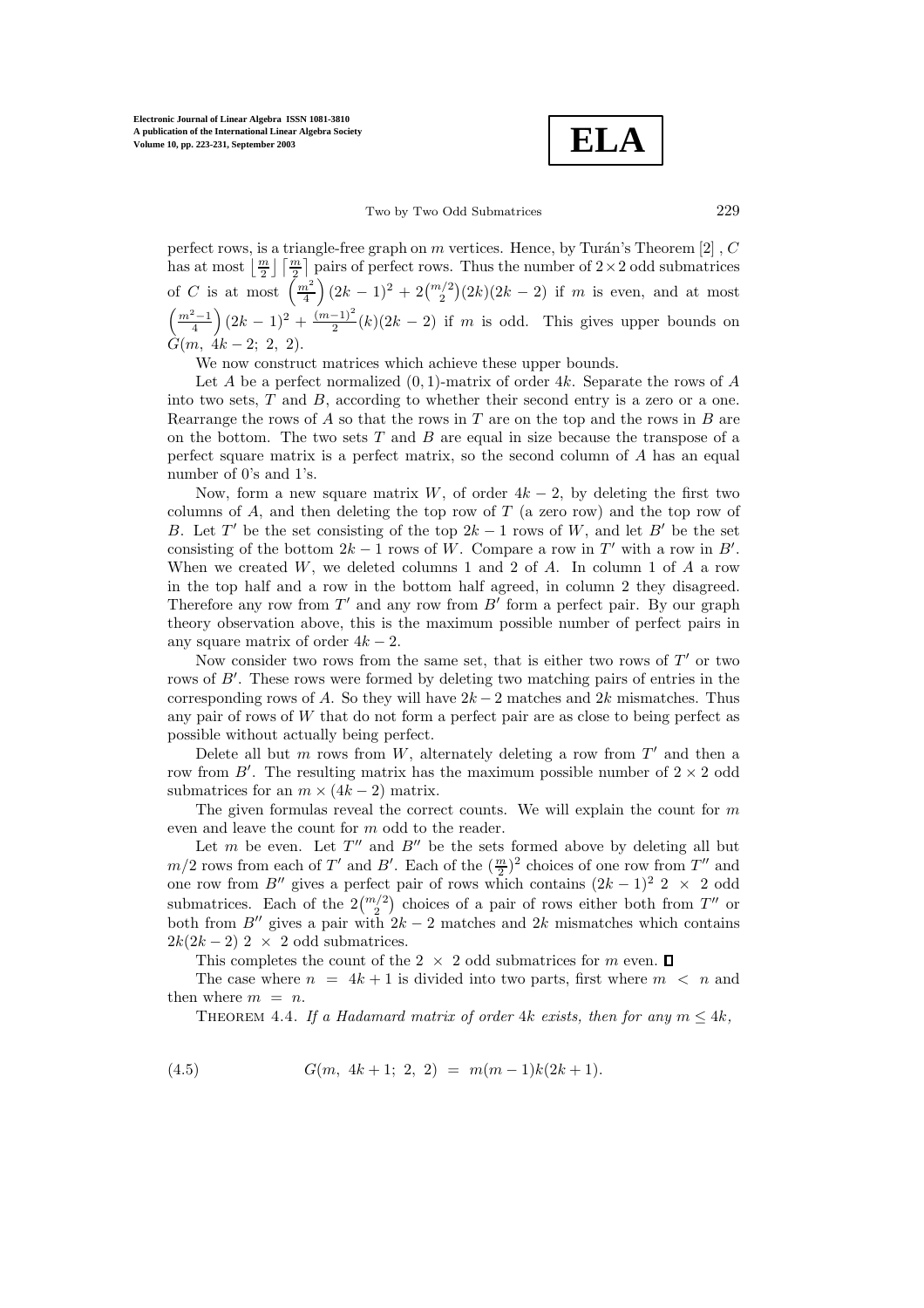

*Proof.* Suppose A is a perfect normalized  $(0, 1)$ -matrix of order 4k. No pair of rows in a matrix with an odd number of columns can be perfect, so we can find  $G(m, 4k + 1; 2, 2)$  using a matrix which is near-perfect. Such a matrix is easily obtained by augmenting  $A$  with any column of 0's and 1's, creating a near-perfect  $4k \times (4k+1)$  matrix W. As before, we may delete any number of rows from W to get another near-perfect matrix. Hence from (2.4), for any  $m \leq 4k$ ,  $G(m, 4k +$ 1; 2, 2) =  $m(m-1)k(2k+1)$ . □

THEOREM 4.5. If a Hadamard matrix of order 4k exists, then

(4.6) 
$$
G(4k+1, 4k+1; 2, 2) \geq 32k^4 + 24k^3 + 6k - 2.
$$

*Proof.* We begin by constructing a square matrix W of order  $4k+1$  as follows: Let w denote the last row of A. Define the row vector a of length  $4k$  by setting  $a(1) = 1$ and  $a(i) = w(i)$  for  $2 \le i \le 4k$ . Now define a column vector c of length 4k all of whose entries are ones except the last entry, which is zero. Consider the augmented matrix below

$$
W = \left( \begin{array}{cc} A & c \\ a & 1 \end{array} \right).
$$

What properties does W have? First, all pairs of rows from the top  $4k$  rows are near-perfect, because A is perfect (the number of matches for anypair being either  $2k$  or  $2k + 1$ ). Second, the last row,  $(a 1)$  is near-perfect when paired with any row except the next to last row,  $(w\ 0)$ . In this last case,  $(a\ 1)$  matches  $(w\ 0)$  in every position, except the first and the last. Hence, there are just two mismatches while there are  $4k-1$  matches. Therefore the number of 2  $\times$  2 odd submatrices in W is given by

(4.7) 
$$
g(W; 2, 2) = \left( \binom{4k+1}{2} - 1 \right) (2k)(2k+1) + 2(4k-1) = 32k^4 + 24k^3 + 6k - 2.
$$

Clearly this is a lower bound on  $G(4k + 1, 4k + 1; 2, 2)$ .

The possibility remains that there may exist square matrices of order  $n = 4k+1$ with a larger number of  $2 \times 2$  odd submatrices. There may even be a near-perfect square matrix of this order, whereas in the matrix constructed in the proof of Theorem 4.5 one pair of rows fails to be near-perfect. If we could find a near-perfect matrix of order  $n = 4k + 1$ , then  $G(4k + 1, 4k + 1; 2, 2)$  would be equal to  $32k^4 + 24k^3 + 4k^2$ . This is, in any case, an upper bound on  $G(4k + 1, 4k + 1; 2, 2)$ . The difference between the bounds is  $4k^2 - 6k + 2$ , which is insignificant as a fraction of G for large n. To summarize,

$$
32k^4 + 24k^3 + 6k - 2 \le G(4k + 1, 4k + 1; 2, 2) \le 32k^4 + 24k^3 + 4k^2.
$$